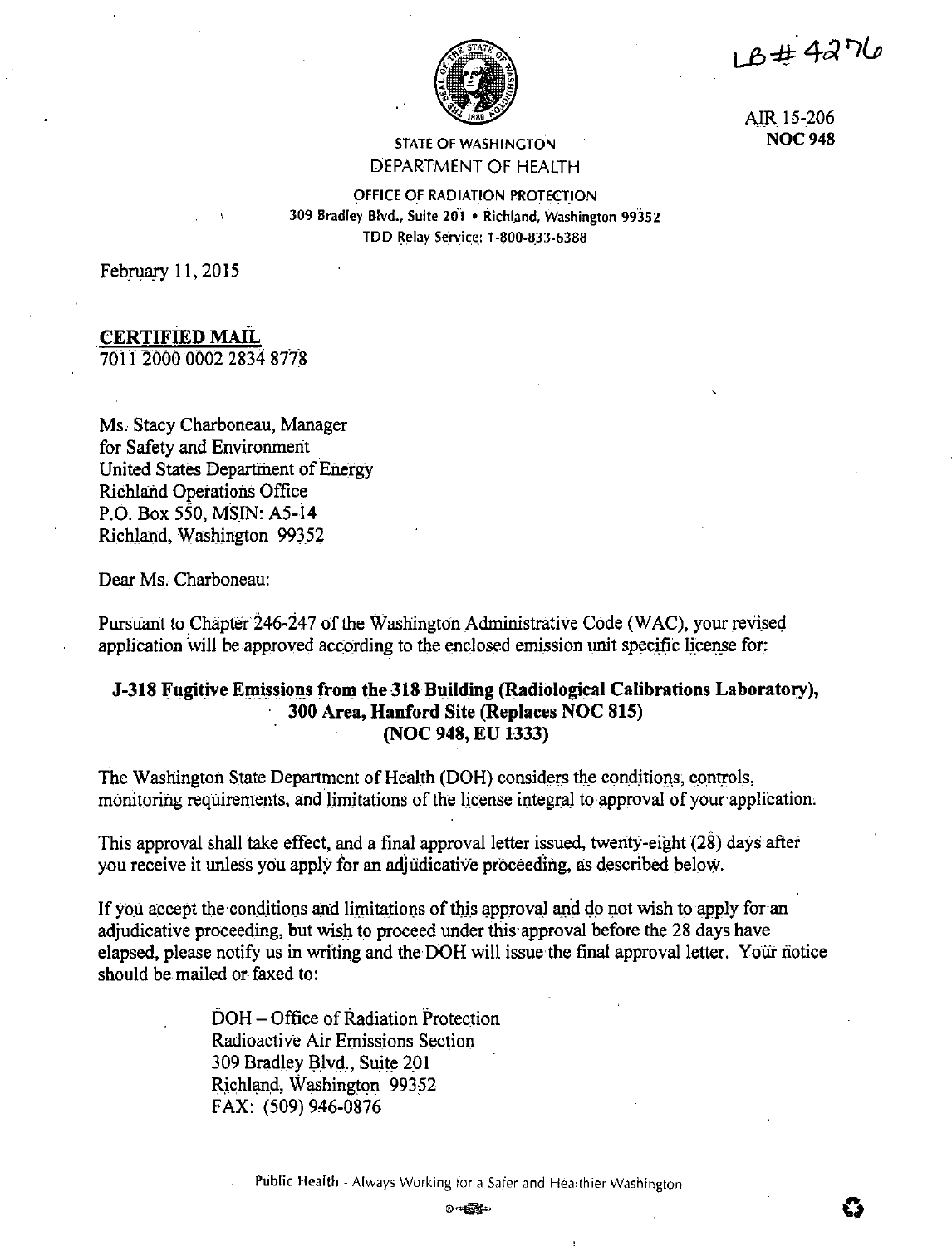Ms. Stacy Charboneau February 11, 2015 Page 2 of 2

If there are concerns with the conditions and limitations of the approval, please notify the DOH. If attempts to resolve the concerns fail, the DOH will deny your application and you may contest the conditions and limitations of this approval, within 28 days ofreceipt, by filing the enclosed Request for Adjudicative Proceeding or a document providing substantially the same information with the DOH, Adjudicative Service Unit (ASU), in a manner that shows proof of service on the ASU. The ASU's address is:

> DOH - Adjudicative Service Unit 310 Israel Road SE P .0. Box 47879 Olympia, Washington 98504-7879

You must include a copy of this approval with your application. FILING SHALL NOT BE DEEMED COMPLETE UNTIL THE ADJUDICATIVE SERVICE UNIT ACTUALLY RECEIVES YOUR APPLICATION.

If you have any questions regarding this draft approval, please contact Ernest McCormick at ( 509) 946-0624.

Sincerely,

John Martell, Manager Radioactive Air Emissions Section

Enclosures: (1) Conditions and Limitations for EU 1333 (NOC 948) (2) Request for Adjudicative Proceeding

. cc: Ruth Ailen, WRPS Matthew Barnett, PNNL Lucinda Borneman, WRPS Lee Bostic, BNI CliffC!ark, USDOE-RL Jack Donnelly, WRPS Rick Engelmann, CHPRC Dennis Faulk, EPA Gary Fritz, MSA Phil Gent, Ecology Dale Jackson, USDOE-RL Reed Kaldor, MSA Paul Karschnia, CHPRC Ed MacAlister, USDOE-RL. Ernest McCormick, WDOH Valarie Peery, Ecology

John Schmidt, WDOH Maria Skorska; Ecology JeffVoogd, WRPS Joan Woolard, MSA Davis Zhen, EPA Environmental Portal RAES Tracking: Line# 1026; Resp. to IM 8;347; NOC 948; EU 1333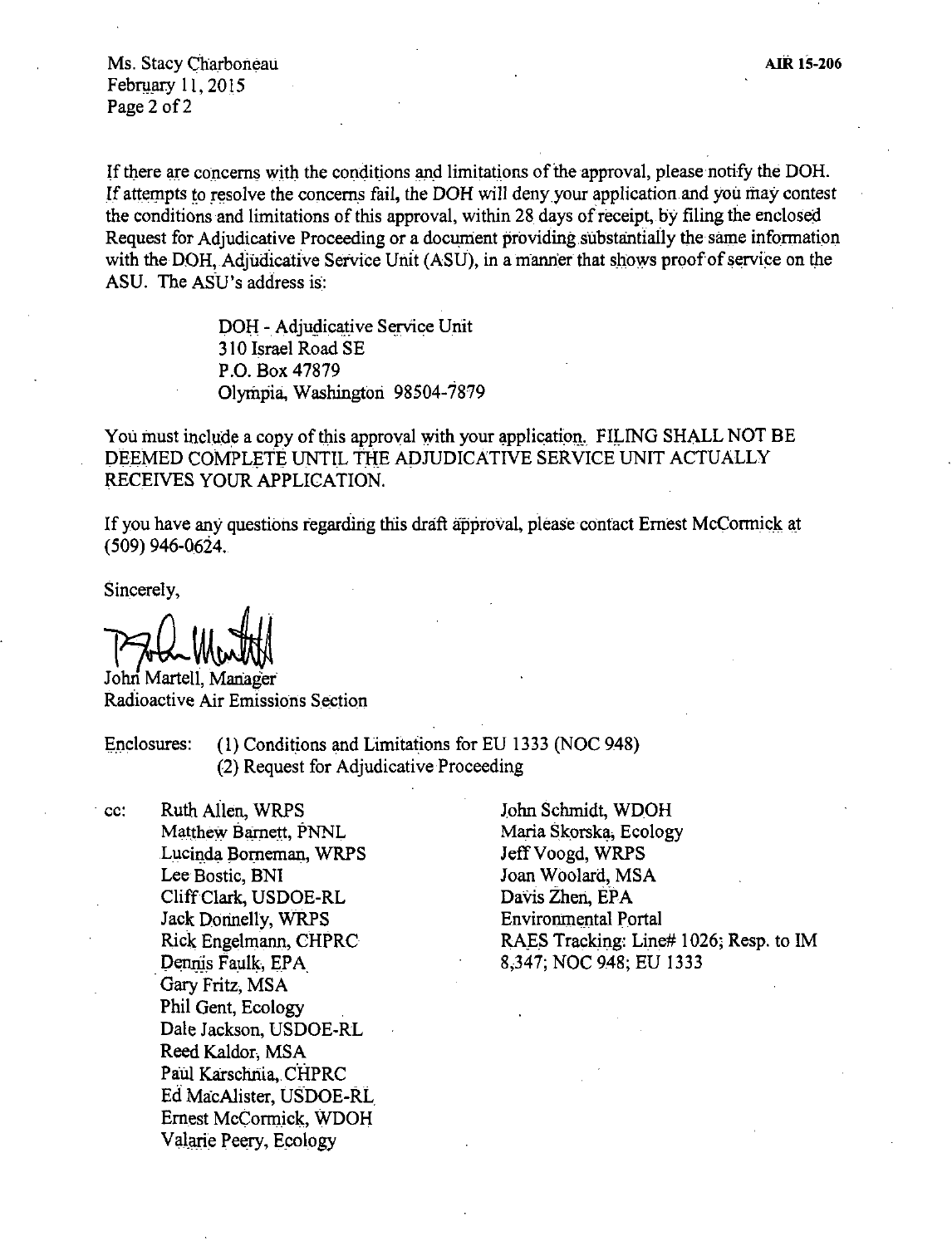| <b>Emission Unit ID: 1333</b>                                               |                               |
|-----------------------------------------------------------------------------|-------------------------------|
| 300                                                                         |                               |
| 318 Building<br>This is a MINOR, FUGITIVE, non-point source emission unit.  |                               |
| 300 Diffuse/Fugitive Emissions                                              |                               |
| <b>Emission Unit Information</b>                                            |                               |
| Stack Height: ft.<br>Stack Diameter ft.<br>m.                               | m.                            |
| Average Stack Effluent Temperature: degrees Fahrenheit.<br>degrees Celsius. |                               |
| Average Stack ExhaustVelocity: ft/second.<br>m/second.                      |                               |
| <b>Abatement Technology</b> ALARCT<br>$WAC 246-247-040(3), 040(4)$          |                               |
| state only enforceable: WAC 246-247-010(4), 040(5), 060(5)                  |                               |
| Zone or Area<br><b>Required # of Units</b><br><b>Abatement Technology</b>   | <b>Additional Description</b> |

## **Monitoring Requirements**

state enforceable: WAC 246-247-040(5), 060(5), and federally enforceable: 40 CFR 61 subpart H

| <b>Federal and State</b> | <b>Monitoring and Testing</b> | <b>Radionuclides Requiring</b>                          | <b>Sampling</b>  |
|--------------------------|-------------------------------|---------------------------------------------------------|------------------|
| <b>Regulatory</b>        | <b>Requirements</b>           | Measurement                                             | Frequency        |
| WAC 246-247-075[3]       | Tracking system               | As listed in condition 3 of this<br>.<br>emission unit. | Tracking system. |

Sampling Requirements Radionuclide emissions will be determined using 40 CFR 61 Appendix D calculations in lieu of monitoring. **Additional Requirements** 

Additional monitoring or sampling requirements established by this License will be listed in the Conditions and Limitations section, if applicable.

### **Operational Status**

This Emission Unit has 1 active Notice(s) of Construction.

| <b>Project Title</b>                                                      | Approval # | Date Approved NOC_ID |     |
|---------------------------------------------------------------------------|------------|----------------------|-----|
| J-318 Fugitive Emissions from the 318 Building (Radiological Calibrations |            | Not Approved         | 948 |
| Laboratory), 300 Area, Hanford Site (Replaced NOC 815)                    |            |                      |     |

### Conditions (state only enforceable: WAC 246-247-040(5), 060(5) if not specified)

- The total abated emission limit for this Notice of Construction is limited to 6.80E-04 mrem/year to the  $1)$ Maximally Exposed Individual (WAC 246-247-040(5)).
- $2)$ This approval applies to those additional activities described below. No additional activities or variations on the approved activities that constitute a "modification" to the emission unit, as defined in WAC 246-247- $030(16)$ , may be conducted.

The 318 Building provides technical services in internal dosimetry, external dosimetry, instrument calibration, repair, and materials testing for protecting the health of workers and the public, and providing liability protection for government and industrial customers. Additionally, workplace measurements are applied to research and development (R&D) activities to better understand and determine occupational exposures. Work activities may be performed "continuously" (i.e., year-round, normal-business, swing-shift, and night-shift hours).

In addition to the technical services, there is direct support for environment, health, safety and security systems. Product line R&D includes a strategic intent of assisting the government and individual customers to comply with exposure limits by providing accurate information about the level of exposure and dose to the workers from chemical and radioactive agents. The 318 Building also supports national nuclear security activities; it also stages and maintains equipment and performs team training for radiological assistance and response to radiological incidents.

Page 1 of 5 for EU ID 1333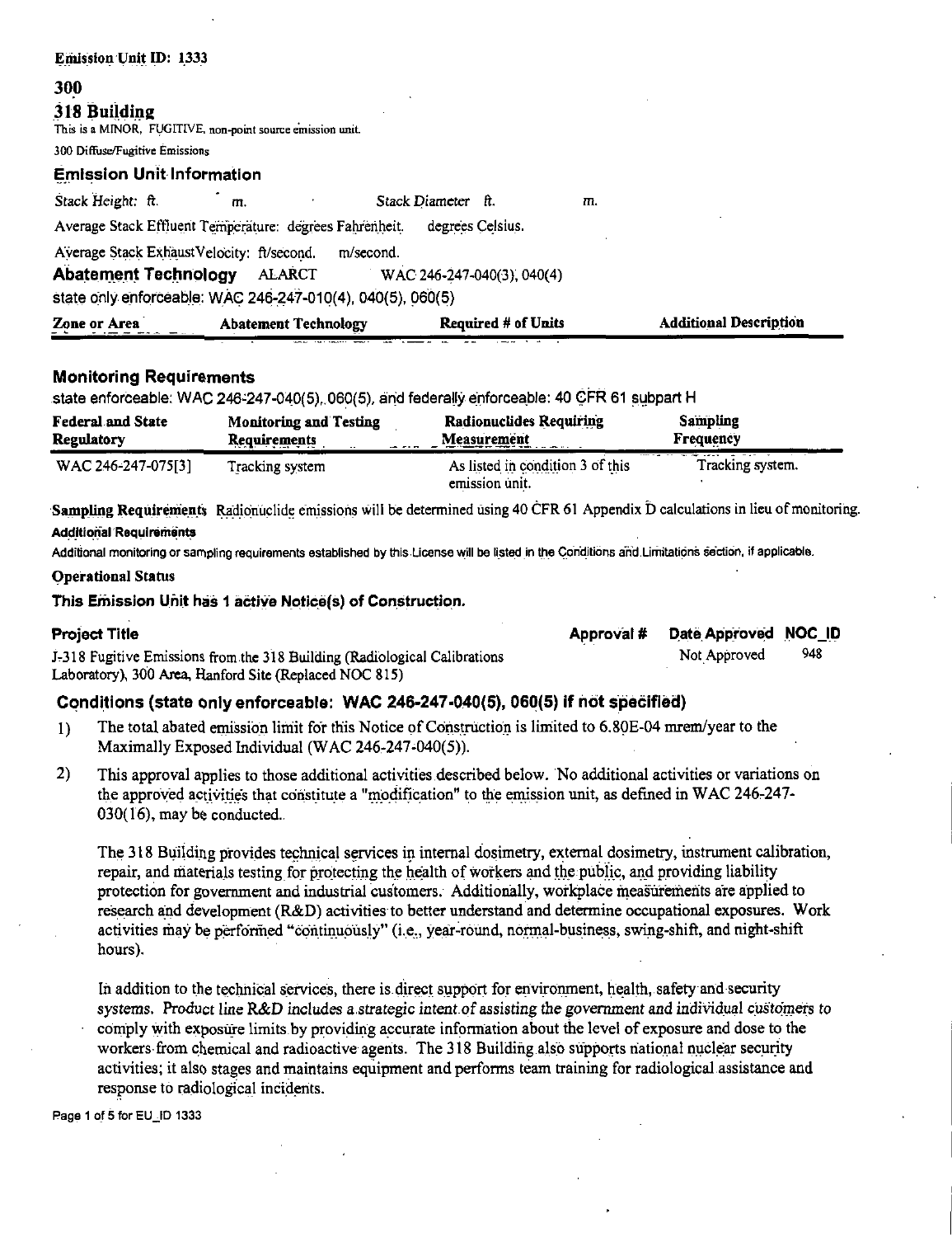The laboratory activities conducted in the 318 Building include:

- · Basic and applied research in the areas of environmental health and sustainability.
- Developing methods for radioactive material sampling collection and analysis techniques.
- · Developing methods to detect nuclear proliferation materials.
- Instrument testing with dispersible short-lived medical isotopes.
- Laboratory setup projects.

• Provide technical services in dosimetry and instrumentation (e.g., calibrations, and ANSI N42 equipment testing).

- Radiation testing on equipment and materials.
- Research activities involving the use and creation of mixed activation products (MAPs) mixed fission products (MFPs), and naturally-occurring radioactive materials, actinides and standards.
- Research and laboratory activities that may include processes where the temperature may be equal to or exceed 100°C.
- Research capabilities to support determining occupational and environmental doses and exposures.
- . Research capabilities to support the development of radiation detection and measuring instruments.
- Support for national nuclear security and radiological assistance activities (e.g., equipment and sample management, and training).
- 3) The PTE for this project as determined under WAC 246-247-030(21)(a-e) [as specified in the application] is 6.80E= 04 mrem/year. Approved are the associated potential release rates (Curies/year) of:

| Alpha - 0               | Gas | WAC 246-247-030(21)(a)                                                                                                  |
|-------------------------|-----|-------------------------------------------------------------------------------------------------------------------------|
| 25% of the abated dose. |     | Contributes less than 0.1 mrem/yr to the MEI, and represents less than 10% of the unabated PTE and represents less than |
| Beta - 0                | Gas | WAC 246-247-030(21)(a)                                                                                                  |

Contributes less than 0.1 mrem/yr to the MEI, and represents less than 10% of the unabated PTE and represents less than 25% of the abated dose.

|              | The company of the company of the company of the company of the company of the company of the company of the company of the company of the company of the company of the company of the company of the company of the company | $\frac{1}{2}$ which considers the minimum |                 |                 |
|--------------|-------------------------------------------------------------------------------------------------------------------------------------------------------------------------------------------------------------------------------|-------------------------------------------|-----------------|-----------------|
| Ac - 225     | Ac - 227                                                                                                                                                                                                                      | Ac - 228                                  | Ag-108 m Ag-108 |                 |
| Ag - 109 m   | Ag-110 m Ag-110                                                                                                                                                                                                               |                                           | Ag - 111        | Ag - 112        |
| AI - 26      | Al - 28                                                                                                                                                                                                                       | Am - 240                                  | Am - 241        | $Am - 242$ m    |
| $Am - 242$   | Am - 243                                                                                                                                                                                                                      | Am - 245                                  | Am - 246        | Ar - $37$       |
| Ar - 39      | Ar - 41                                                                                                                                                                                                                       | Ar - 42                                   | As - 74         | $As - 76$       |
| As - 77      | At - 217                                                                                                                                                                                                                      | Au - 193                                  | Au - 194        | Au - 195        |
| Au - 196     | Au - 198                                                                                                                                                                                                                      | Au - 198 m                                | Au - 199        | <b>Ba</b> - 131 |
| Ba - 133     | Ba - 133 m                                                                                                                                                                                                                    | Ba-137 m                                  | Ba - 139        | Ba - 140        |
| Ba - 141     | - Ba - 142                                                                                                                                                                                                                    | Ba - 143                                  | Be - 10         | Be - 7          |
| Bi - 2071    | Bi - 208                                                                                                                                                                                                                      | Bi - 210 m                                | 。Bi - 210       | $Bi - 211$      |
| Bi - 212     | Bi - 213                                                                                                                                                                                                                      | Bi - 214                                  | Bk - 247        | Bk - 249        |
| Bk - 250     | Br - 82                                                                                                                                                                                                                       | $Br - 82 \text{ m}$                       | Br - 83         | Br - 84         |
| Br-84 m      | Br - 85                                                                                                                                                                                                                       | $C - 11$                                  | $C - 14$        | $C - 15$        |
| Ca - 41      | Ca - 45                                                                                                                                                                                                                       | Ca - 47                                   | $Cd - 107$      | $Cd - 109$      |
| $Cd - 111$ m | Cd - 113 $\dot{m}$                                                                                                                                                                                                            | Cd - 113                                  | $Cd - 115$ m    | $Cd - 115$      |
| Cd - 117     | $Cd - 117$ m                                                                                                                                                                                                                  | Ce - 139                                  | Ce - 141        | Ce - 142        |
| Ce - 143     | Ce - 144                                                                                                                                                                                                                      | Cf-249                                    | Cf - 250        | Cf - 251        |
| Cf - 252     | $CI - 36$                                                                                                                                                                                                                     | $Cm - 241$                                | $Cm - 242$      | Cm - 243        |
| Cm - 244     | $Cm - 245$                                                                                                                                                                                                                    | Cm - 246                                  | $Cm - 247$      | Cm - 248        |
|              |                                                                                                                                                                                                                               |                                           |                 |                 |

The radioactive isotopes identified for this emission unit are (no quantities specified):

Page 2 of 5 for EU\_ID 1333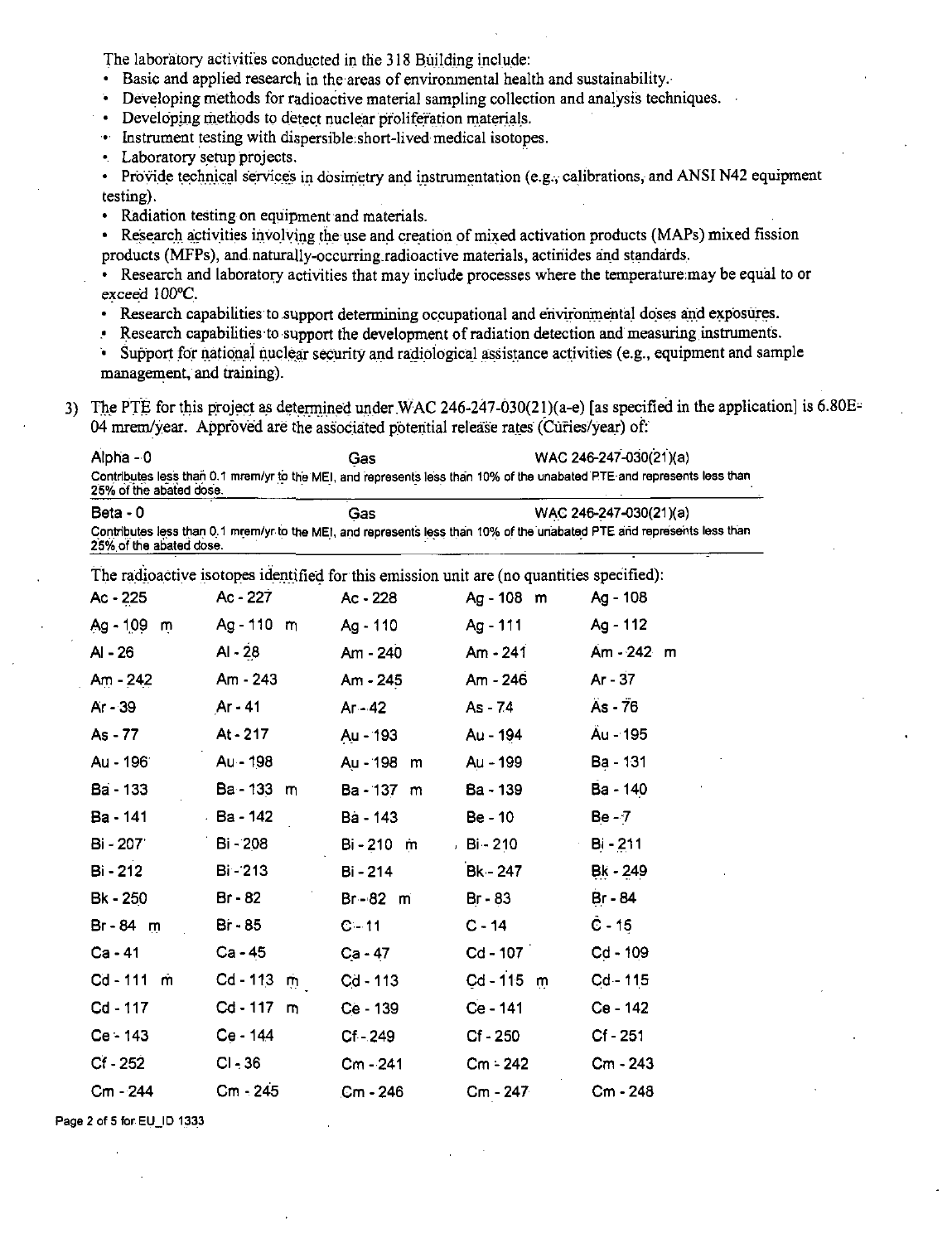| Cm - 250       | $Co - 56$    | Co - 57      | $Co - 58$                            | $Co - 60$      |
|----------------|--------------|--------------|--------------------------------------|----------------|
| $Co - 60$ m    | $Cr - 49$    | $Cr - 51$    | $Cr - 55$                            | $Cs - 131$     |
| Cs - 132       | $Cs - 134$   | $Cs - 134$ m | Cs - 135                             | $Cs - 136$     |
| $Cs - 137$     | Cs - 138     | $Cs - 139$   | Cs - 140                             | $Cs - 141$     |
| Cu - 64        | Cu - 66      | Cu - 67      | Dy - 159                             | Dy - 165       |
| Dy - 169<br>×, | Er - 169     | $Er - 171$   | Es - 254                             | Eu - 150       |
| Eu - 152       | Eu - 152 m   | Eu - 154     | Eu - 155                             | Eu - 156       |
| Eu - 157       | $F - 18$     | $Fe - 55$    | Fe - 59                              | $Fr - 221$     |
| $Fr - 223$     | $Ga - 67$    | Ga - 68      | $Ga - 70$                            | Ga - 72        |
| $Gd - 148$     | Gd - 149     | $Gd - 151$   | Gd - 152                             | Gd - 153       |
| Gd - 159       | Ge - 68      | $Ge - 71$    | Ge-71 m                              | $Ge - 75$      |
| $Ge - 77$      | Ge-77 m      | H - 3        | $Hf - 175$                           | Hf-178 m       |
| $Hf - 179$ m   | Hf - 181     | Hf - 182     | $Hg - 203$                           | Ho - 163       |
| Ho - 166       | Ho-166 m     | $1 - 122$    | $1 - 123$                            | $1 - 125$      |
| $1 - 126$      | I - 128      | $1 - 129$    | $1 - 130$                            | $1 - 130$<br>m |
| $1 - 131$      | $1 - 132$    | $1 - 132$ m  | $1 - 133$                            | $1 - 133$ m    |
| I - 134        | $1 - 134$ m  | $1 - 135$    | In - 106                             | $In - 111$     |
| $ln - 113$ m   | $ln - 114$ m | $ln - 114$   | $ln - 115$                           | $ln - 115$ m   |
| In - 116       | $ln - 116$ m | $ln - 117$   | $ln - 117$ m                         | Ir - 189       |
| Ir - 190       | Ir - 192.    | $Ir - 194$   | K - 40                               | $K - 42$       |
| Kr - 81        | Kr - 81<br>m | Kr-83 m      | Kr - 85                              | Kr-85 m        |
| $Kr - 87$      | $Kr - 88$    | Kr - 89      | Kr - 90                              | La - 137       |
| La - 138       | La - 140     | La - 141     | La - 142                             | La - 144       |
| Lu - 177       | $Lu - 177$ m | Mg - 27      | Mg - 28                              | Mn - 52        |
| Mn - 54        | Mn - 56      | Mo - 103     | Mo - 104                             | Mo - 105       |
| Mo - 93        | Mo - 99      | $N - 13$     | Na - 22                              | Na - 24        |
| $Na - 24$ m    | $Nb - 100$   | Nb - 101     | Nb - 103                             | Nb - 91        |
| Nb - 91<br>m   | Nb - 92      | $Nb - 93 m$  | Nb - 94                              | Nb - 95        |
| Nb-95 m        | $Nb - 96$    | Nb - 97      | Nb-97 m                              | Nb - 98        |
| Nd - 144       | Nd - 147     | Ni - 56      | Ni - 57                              | Ni - 59        |
| Ni - 63        | Ni - 65      | Np - 235     | Np - 236<br>$\mathcal{F}_{\rm{max}}$ | Np - 237       |
| Np - 238       | Np - 239     | Np - 240     | No - 240 m                           | $O - 15$       |
| $O - 19$       | Os - 191     | $P - 32$     | $P - 33$                             | Pa - 231       |
| Pa - 233       | Pa - 234     | Pa-234 m     | Pb - 203                             | Pb - 209       |
| $Pb - 210$     | Pb - 211     | $Pb - 212$   | Pb - 214                             | Pd - 103       |
| $Pd - 107$     | Pd - 109     | $Pd - 112$   | Pm - 143                             | Pm - 144       |
| Pm - 145       | Pm - 146     | $Pm - 147$   | $Pm - 148$ m                         | $Pm - 148$     |
| Pm - 149       | $Pm - 151$   | Po - 208     | Po - 209                             | $Po - 210$     |

Page 3 of 5 for EU\_ID 1333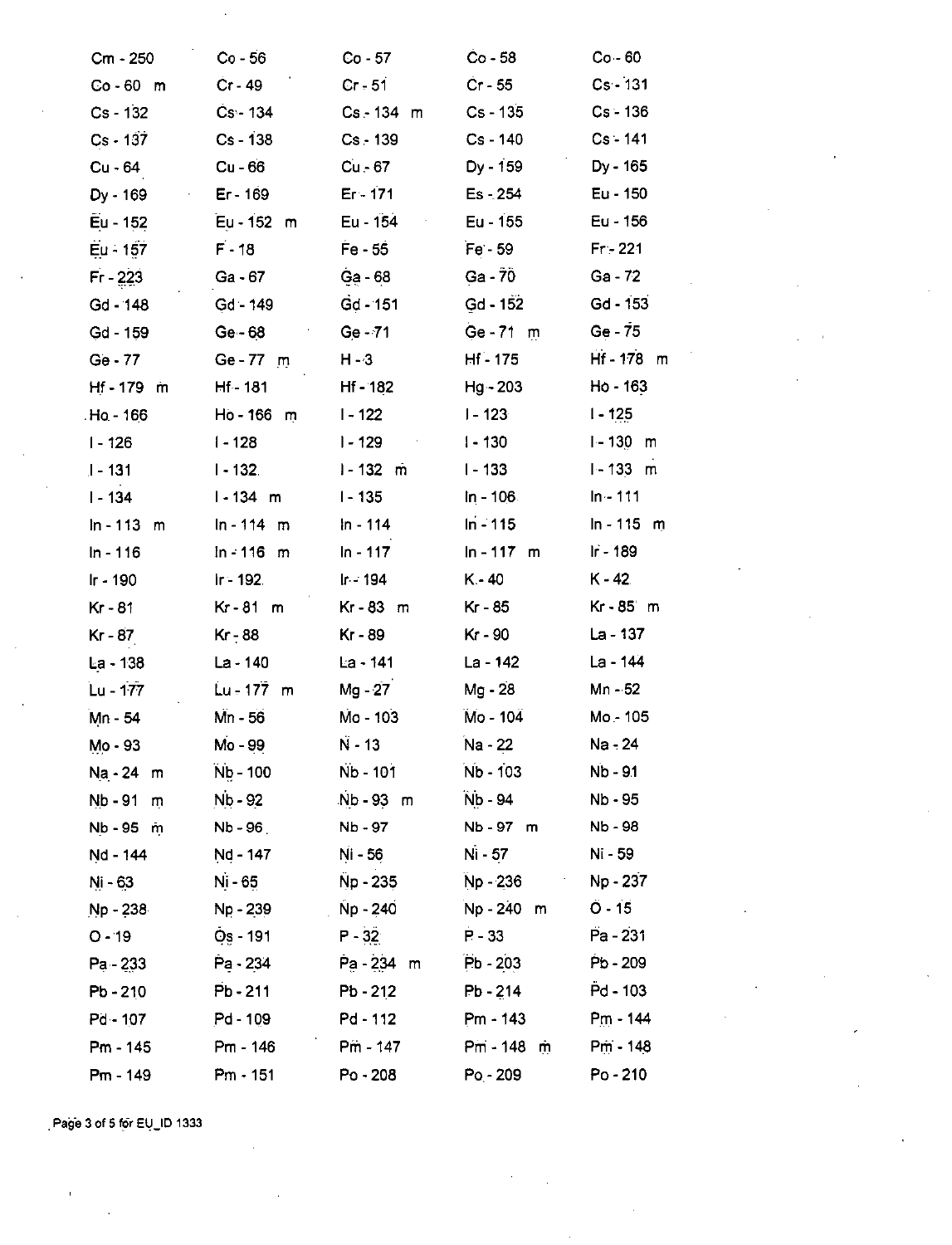| Po - 211                        | $Po - 212$  | $Po - 213$      | $Po - 214$            | Po - 215        |
|---------------------------------|-------------|-----------------|-----------------------|-----------------|
| $Po - 216$                      | $Po - 218$  | $Pr - 143$      | Pr - 144              | Pr-144 m        |
| $Pt - 191$                      | Pt - 192.   | $Pt - 193$      | Pt-193 m              | Pt-195 m        |
| Pt-197 m                        | Pt - 197    | Pt - 198        | Pt - 199              | Pt - 199 m      |
| Pu - 234                        | Pu - 236    | Pu - 237        | Pu - 238              | Pu - 239        |
| Pu - 240                        | Pu - 241    | Pu - 242        | Pu - 243              | Pu - 244        |
| Pu - 246                        | Ra - 223    | Ra - 224        | Ra - 225              | Ra - 226        |
| Ra - 228                        | Rb - 81     | Rb - 82         | Rb-83                 | Rb - 84         |
| Rb - 86                         | $Rb - 87$   | Rb - 88         | Rb - 89               | Rb - 90         |
| Rb-90 m                         | Re - 186    | <b>Re</b> - 187 | Re - 188              | Rh - 101        |
| Rh - 102                        | Rh - 102 m  | Rh - 103 m      | Rh - 104              | <b>Rh</b> - 105 |
| Rh - 105 m                      | Rh - 106    | Rn - 219        | Rn - 220<br>$\lambda$ | Rn - 222        |
| Rn - 224                        | Ru - 103    | Ru - 105        | Ru - 106              | Ru - 97         |
| $S - 35$                        | $Sb - 122$  | Sb - 124        | $Sb - 125$            | $Sb - 126$      |
| Sb - 126 m                      | Sb - 127    | $Sb - 129$      | $Sc - 44$             | $Sc - 46$       |
| $Sc - 47$                       | $Sc - 48$   | Se - 75         | Se - 79               | Se - 79 m       |
| $Si - 31$                       | ∴Si - 32    | $Sm - 1.45$     | $Sm - 146$            | $Sm - 147$      |
| Sm - 148                        | $Sm - 151$  | $Sm - 153$      | $Sm - 157$            | $Sn - 113$      |
| $Sn - 117$ m                    | Sn - 119 m  | $Sn - 121$ m    | $Sn - 121$<br>$\sim$  | $Sn - 123$      |
| $Sn - 125$                      | $Sn - 126$  | $Sr-82$         | $Sr - 85$             | $Sr - 87$ m     |
| $Sr - 89$                       | $Sr-90$     | $Sr-91$         | Sr - 92               | Ta - 179        |
| Ta - 180                        | Ta - 182    | Ta - 182 m      | Ta - 183              | Tb - 157        |
| Tb - 158                        | Tb - 160    | $Tb - 161$      | $Tc - 101$            | $Tc - 103$      |
| $Tc - 106$                      | Tc-95 m     | $Tc - 95$       | Tc - 97               | Tc-97 m         |
| Tc - 98<br>$\ddot{\phantom{a}}$ | Tc-99       | Tc-99 m         | Te - 121 m            | $Te - 121$      |
| Te - 123                        | Te - 123 m. | Te - 125 m      | $Te - 127$ m          | Te - 127        |
| Te - 129<br>m                   | Te - 129    | Te - 131        | Te - 131<br>m         | Te - 132        |
| Te - 133                        | Te - 133 m  | Te - 134        | $Th - 227$            | Th - 228        |
| Th - 229                        | Th - 230    | $Th - 231$      | Th - 232              | Th - 233        |
| $Th - 234$                      | Ti - 44     | $Ti - 45$       | Ti - 51               | TI - 201        |
| TI - 204                        | $T! - 206$  | $T - 207$       | TI - 208              | TI - 209        |
| Tm - 168                        | $Tm - 170$  | $Tm - 171$      | $U - 232$             | $U - 233$       |
| $U - 234$                       | $U - 235$   | $U - 235$ m     | $U - 236$             | $U - 237$       |
| $U - 238$                       | $U - 239$   | $U - 240$       | $V - 48$              | $V - 49$        |
| $W - 181$                       | W - 185     | W - 187         | W - 188               | Xe - 122        |
| Xe - 123                        | Xe - 125    | Xe - 127        | Xe - 127<br>m         | Xe - 129 m      |
| Xe - 131<br>m                   | Xe - 133    | Xe - 133 m      | Xe - 135              | Xe - 135 m      |
| Xe - 137                        | Xe - 138    | Xe - 139        | $Y - 88$              | Y, 90           |

Page 4 of 5 for EU\_ID 1333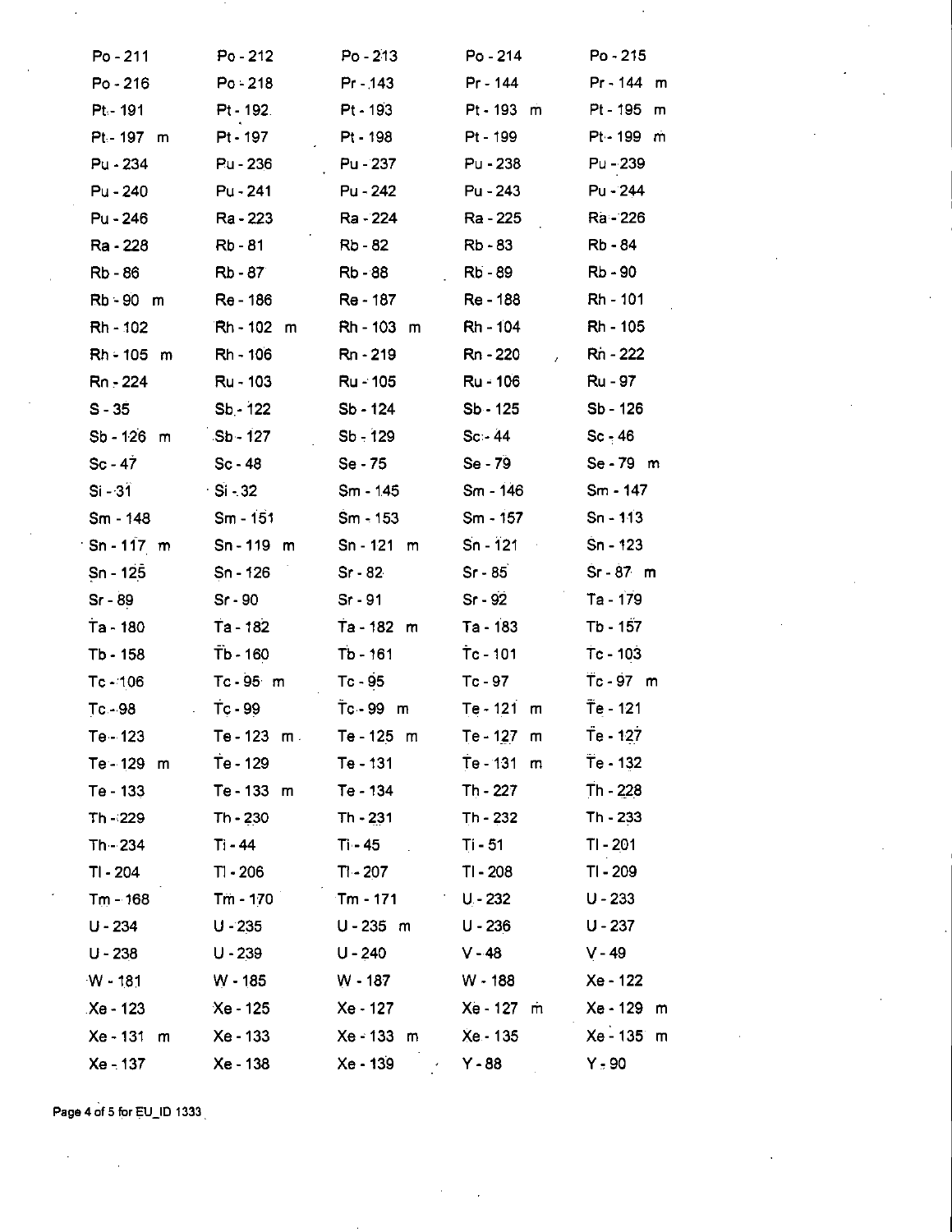| $Y - 90$ m | Ÿ-91        | $Y - 91$ m | $Y - 92$   | $Y - 93$   |
|------------|-------------|------------|------------|------------|
| $Yb - 164$ | $Yb - 169$  | $Yb = 175$ | $Yb - 177$ | . Zn ≒65 ⊹ |
| $2n - 69$  | $Zn - 69$ m | $Zr = 100$ | $Zr - 88$  | $Zr - 89$  |
| $2r - 93$  | $Zr - 95$   | $Zr - 97$  | Zr - 98    | Zr - 99    |

The potential release rates described in this Condition were used to determine control technologies and monitoring requirements for this approval. DOE must notify the Department of a "modification" to the emission unit, as defined in WAC 246-247-030(16). DOE must notify the Department of any changes to a NESHAP major emission unit when a specific isotope is newly identified as contributing greater than 10% of the potential TEDE to the MEI, or greater than 25% of the TEDE to the MEI after controls. (WAC 246-247-110(9)) DOE must notify the Department of any changes to potential release rates as required by state or federal regulations including changes that would constitute a significant modification to the Air Operating Permit under WAC 173-401-725(4). Notice will be provided according to the particular regulation under which notification is required. If the applicable regulation(s) does not address manner and type of notification, DOE will provide the Department with advance written notice by letter or electronic mail but not solely by copies of documents.

#### **ABATEMENT TECHNOLOGY-Emission Control System**  $4)$

The 318 Building has multiple emission points that may or may not be actively ventilated. Emissions from this nonpoint source are essentially fugitive in nature. There is currently no abatement technology credited for the 318 Building. No emission controls are proposed for this activity because of the low quantities of radioactive material that may be used or stored. Since no control devices are proposed, the abated emissions and doses are the same as the unabated emissions and doses.

#### $\overline{5}$ ALTERNATE APPROVAL- use of 40 CFR 61 Appendix D calculations for PTE

This emission unit is identified as PNNL Potential Impact Category 4 (PNNL 2012). Because the total unabated PTE for the emission unit is < 0.1 mrem/yr TEDE to the MEI, the radionuclide emissions will be determined using 40 CFR 61, Appendix D calculations in lieu of monitoring (EPA 1989).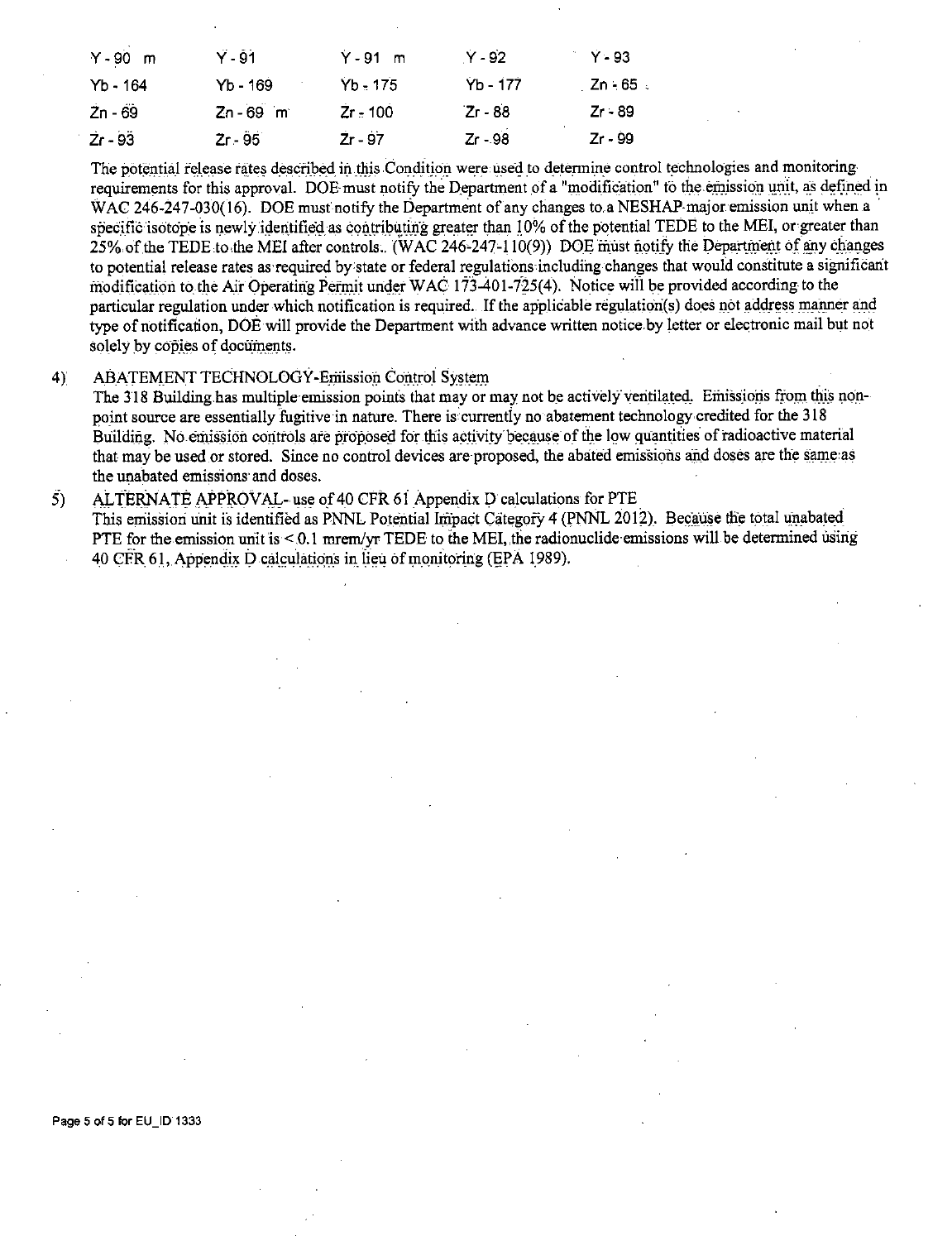# **STATE OF WASHINGTON DEPARTMENT OF HEALTH** ENVIRONMENTAL HEALTH PROGRAMS **OFFICE OF RADIATION PROTECTION**

## Docket No: **REOUEST FOR ADJUDICATIVE PROCEEDING**

In Re The Approval of:

J-318 Fugitive Emissions from the 318 Building (Radiological Calibrations Laboratory), 300 Area, Hanford Site (Replaces NOC 815) (EU 1333)

Draft Approval No: AIR 15-206

NOC ID: 948

THE STATE OF WASHINGTON TO:

Ms. Stacy Charboneau, Assistant Manager For Safety and Environment **United States Department of Energy Richland Operations Office** P.O. Box 550, MSIN: A5-14 Richland, Washington 99352-0550

If you wish to request an adjudicative proceeding, you or your attorney must COMPLETE AND FILE THIS FORM OR A DOCUMENT PROVIDING SUBSTANTIALLY THE SAME INFORMATION WITH THE DEPARTMENT OF HEALTH ADJUDICATIVE SERVICE UNIT WITHIN TWENTY-EIGHT (28) DAYS OF YOUR RECEIPT of this Request for Adjudicative Proceeding form and a copy of the Office of Radiation Protection's approval, AIR 15-206.

You must file your application in a manner that shows proof of service on the Adjudicative Service Unit, at the following address.

Department of Health Adjudicative Service Unit 310 Israel Road S.E. P.O. Box 47879 Olympia, WA 98504-7879

With your application, you must include a copy of the Office of Radiation Protection's draft approval.

## FILING SHALL NOT BE DEEMED COMPLETE UNTIL THE ADJUDICATIVE SERVICE UNIT ACTUALLY RECEIVES YOUR APPLICATION.

YOU HAVE THE RIGHT TO a formal hearing in this matter conducted pursuant to Revised Code of Washington (RCW) 43.70.115, Chapter 34.05 RCW, and Chapter 246-10 of the Washington Administrative Code (WAC). Alternatively, you may waive the formal hearing and submit a written statement and supporting documents setting out your position, your defenses, and any mitigating circumstances that you wish to bring to the Department's attention.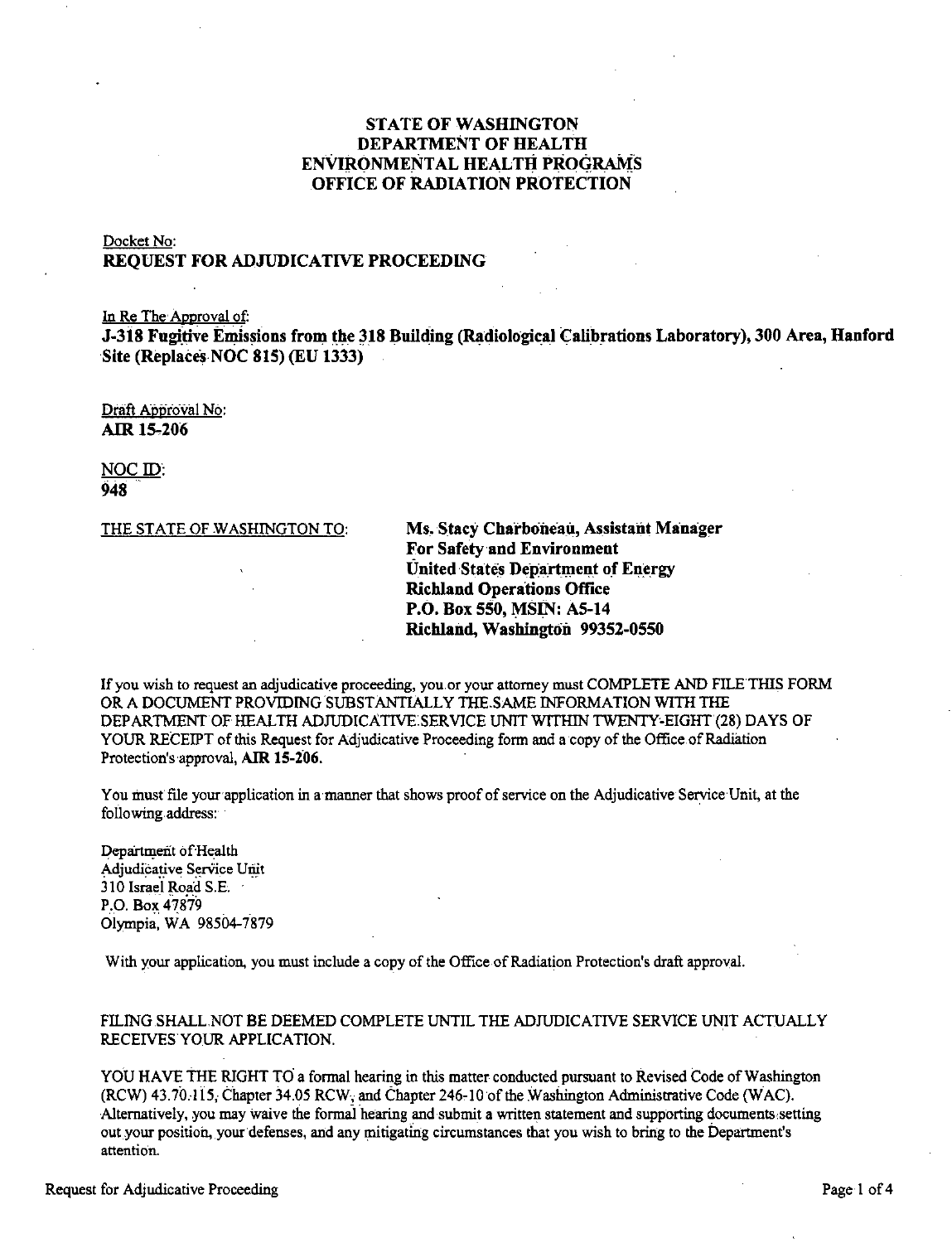You have the right to be represented by an attorney at your own expense.

I.

[ J I **Wll,L BE** represented by an attorney. His/her name, address, and phone number are:

Name:

Address:

Phone:

## [ ] I **WILL NOT BE** represented by an attorney.

If after submitting this request, you obtain attorney.representation or change attorneys, you must notify the *AdjudicativeService Unit:* 

### **II.**

**I DO NOT** waive my right to a formal liearing.

 $\lceil \cdot \rceil$  **I DO** waive my right to a formal hearing. I understand that if I waive my right to a formal hearing, the Department may decide this matter solely with reference to information in the Department's possession and to such written statements and supporting documents as I may have submitted.

If you choose to waive your right to a formal hearing, please complete the following:

- I **AM NOT** submitting documents to the Department in support of my position.
- $\left[\begin{array}{c} \cdot \end{array}\right]$  **I AM** submitting a sworn statement and/or other documents to the Department in support of my position. Instructions - Please indicate your responses below:

If you are submitting documents to the Department, please list and briefly identify all such documents in the space provided below and on any. additional sheet that may be necessary.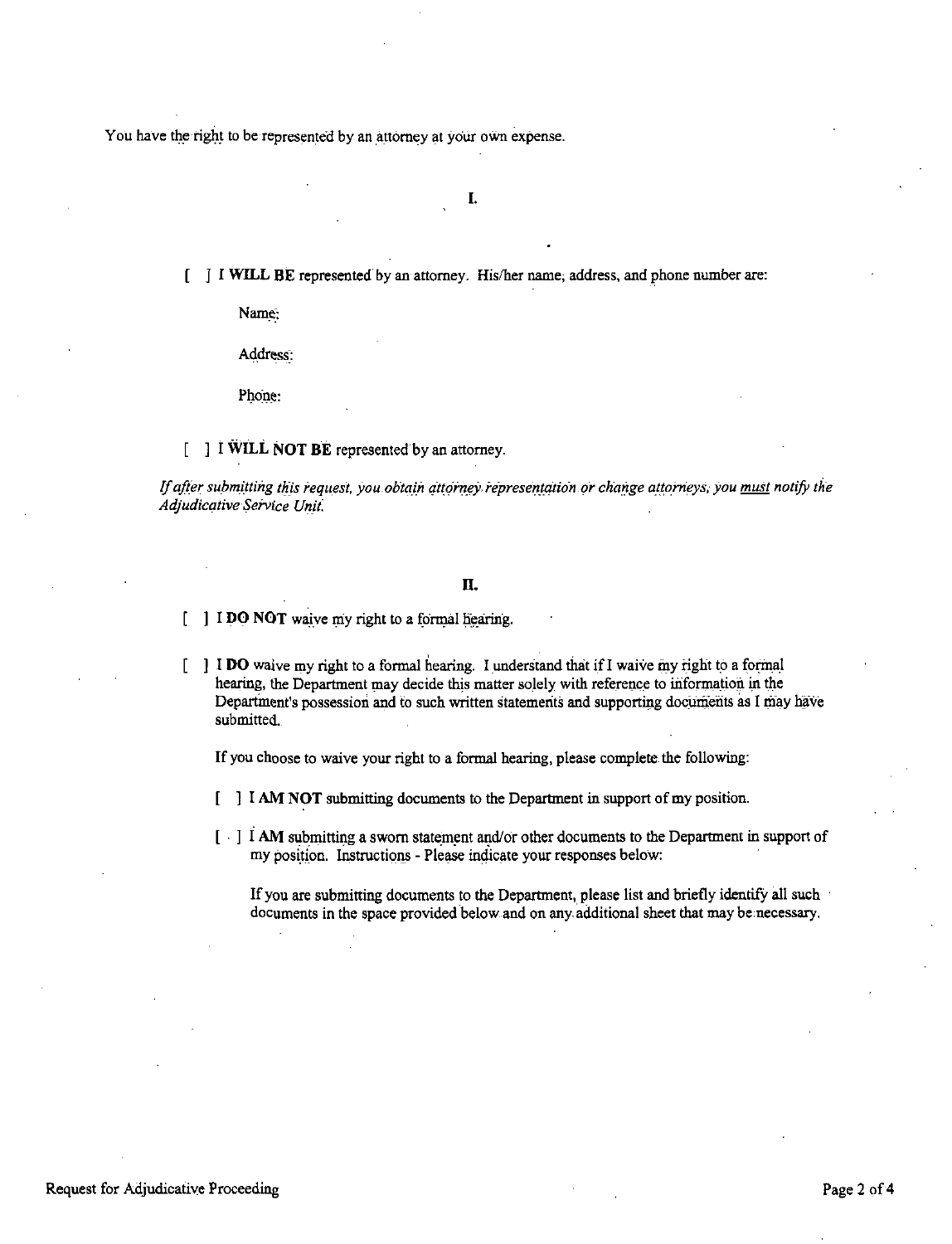### ADMISSION/DENIAL OF CONDITIONS OR LIMITATIONS

The Office of Radiation Protection's approvai **AIR 15-206,** dated **February 11, 2015,** contains conditions 'and limitations set out as numbered paragraphs. In the space below you must indicate, in good faith, whether you admit, or do not contest, or deny the conditions or limitations. Conditions or limitations denied or not contested may later be admitted. Conditions or limitations admitted or not contested shall be conclusively deemed true for further , proceedings.

|                  | <b>Admit</b>                                                  | Deny                                                            | Do Not Contest                        |
|------------------|---------------------------------------------------------------|-----------------------------------------------------------------|---------------------------------------|
| Paragraph        | $\mathbf{l}$                                                  | [1]                                                             | $\begin{bmatrix} 1 \end{bmatrix}$     |
| Paragraph        | $\begin{array}{c} \end{array}$                                |                                                                 | $\begin{bmatrix} 1 \end{bmatrix}$     |
| Paragraph        | $\begin{bmatrix} 1 \end{bmatrix}$                             |                                                                 | $\begin{bmatrix} 1 & 1 \end{bmatrix}$ |
| Paragraph $\_\_$ | $\begin{bmatrix} 1 \end{bmatrix}$                             | $\lceil -1 \rceil$                                              | $\begin{bmatrix} 1 \end{bmatrix}$     |
| Paragraph        | $\mathcal{F}_{\rm{max}}$<br>$\begin{bmatrix} 1 \end{bmatrix}$ | $\begin{bmatrix} 1 \end{bmatrix}$<br>$\mathcal{L}^{\text{max}}$ | $\begin{bmatrix} 1 \end{bmatrix}$     |
| Paragraph        | $\begin{bmatrix} 1 \end{bmatrix}$                             | $\Box$                                                          | $\begin{bmatrix} 1 \end{bmatrix}$     |
| Paragraph        | $\begin{bmatrix} 1 \end{bmatrix}$                             | - 1                                                             | $\begin{bmatrix} 1 & 1 \end{bmatrix}$ |
| Paragraph        | $\begin{bmatrix} 1 \end{bmatrix}$                             | $\overline{\phantom{a}}$                                        | $\begin{bmatrix} 1 \end{bmatrix}$     |
| Paragraph        |                                                               | l                                                               |                                       |

Instructions: I admit, deny, or do not contest the conditions or limitations as follows (fill in the appropriate paragraph number):

Please attach any additional sheets that may be necessary to respond to all allegations.

If you have chosen not to waive your rights to a formal hearing, please state all grounds for contesting this matter in the space provided below and on any additional sheets that may be necessary.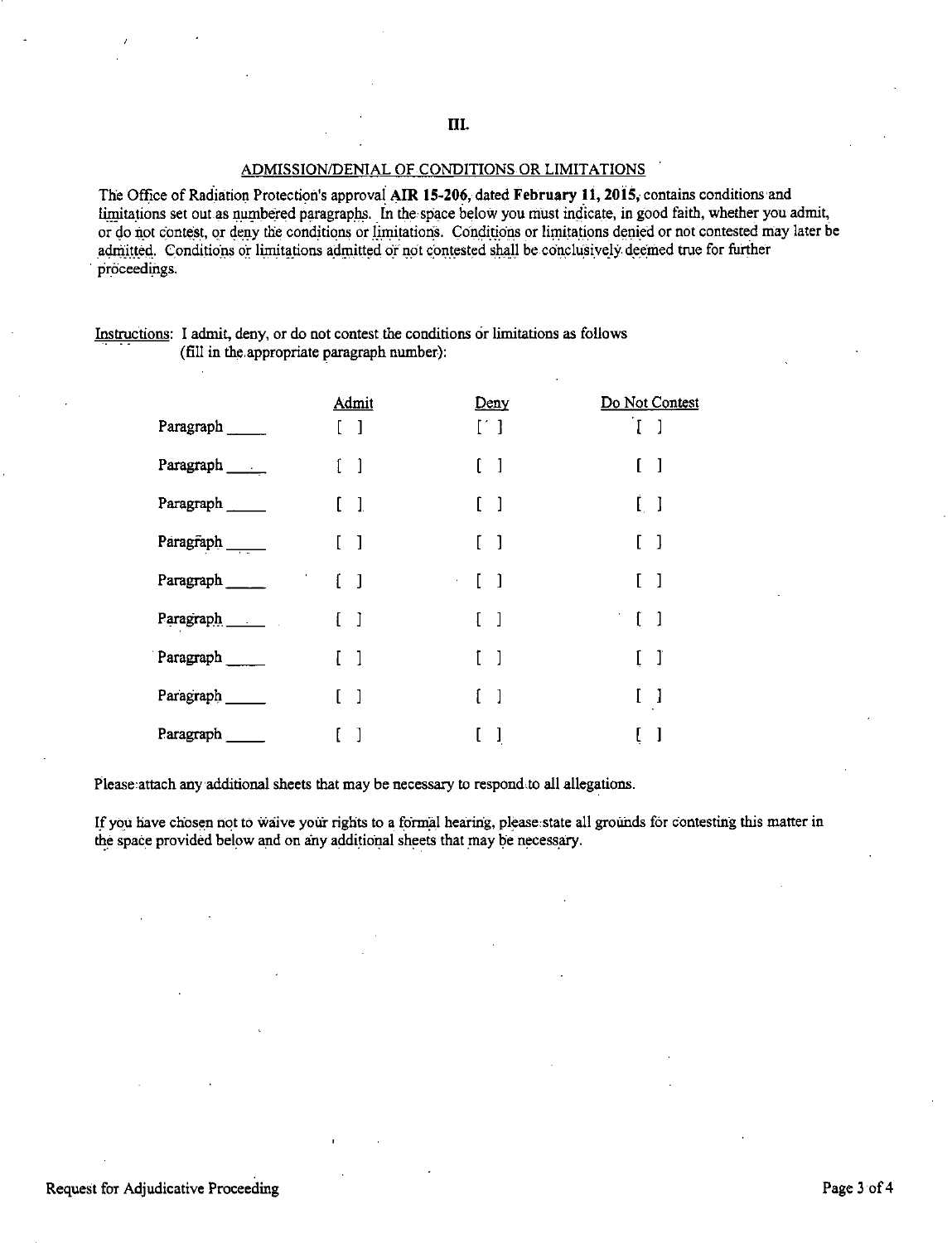You have the right to an interpreter, appointed at no cost, if you are a hearing impaired person or limited English speaking person. If any witness for you is a hearing impaired person or a limited English speaking person, an interpreter will be appointed at your expense.

<sup>I</sup>**[DO]/ [DO NOT]** (circle one) request an interpreter be appointed. If an interpreter is requested, please indicate the person or persons for whom an interpreter is required and their primary language, and/or whether they are hearing impaired.

IF YOU FAIL TO FILEYOUR APPLICATION IN A TIMELY MANNER, OR IF YOU FILE YOUR APPLICATION TIMELY BUT FAIL TO APPEAR AT ANY SCHEDULED SETTLEMENT CONFERENCE, PREHEARING CONFERENCE, OR HEARING WITHOUT LEAVE TO DO SO, THE DEPARTMENT MAY DECIDE THIS MATTER WITHOUT YOUR YOUR PARTICIPATION AND WITHOUT FURTHER NOTICE TO YOU.

| DATED this<br>$\sim$ $\sim$ $\sim$ | day of<br><b>-</b><br>$\mathbf{r}$ | ٠. | $\cdot$<br>$\sim$ $\sim$ |
|------------------------------------|------------------------------------|----|--------------------------|
|                                    |                                    |    |                          |
| Party                              | $\cdot$                            |    |                          |

Party's Representative (if any)

 $WSBA #:$   $\frac{1}{2}$ 

•